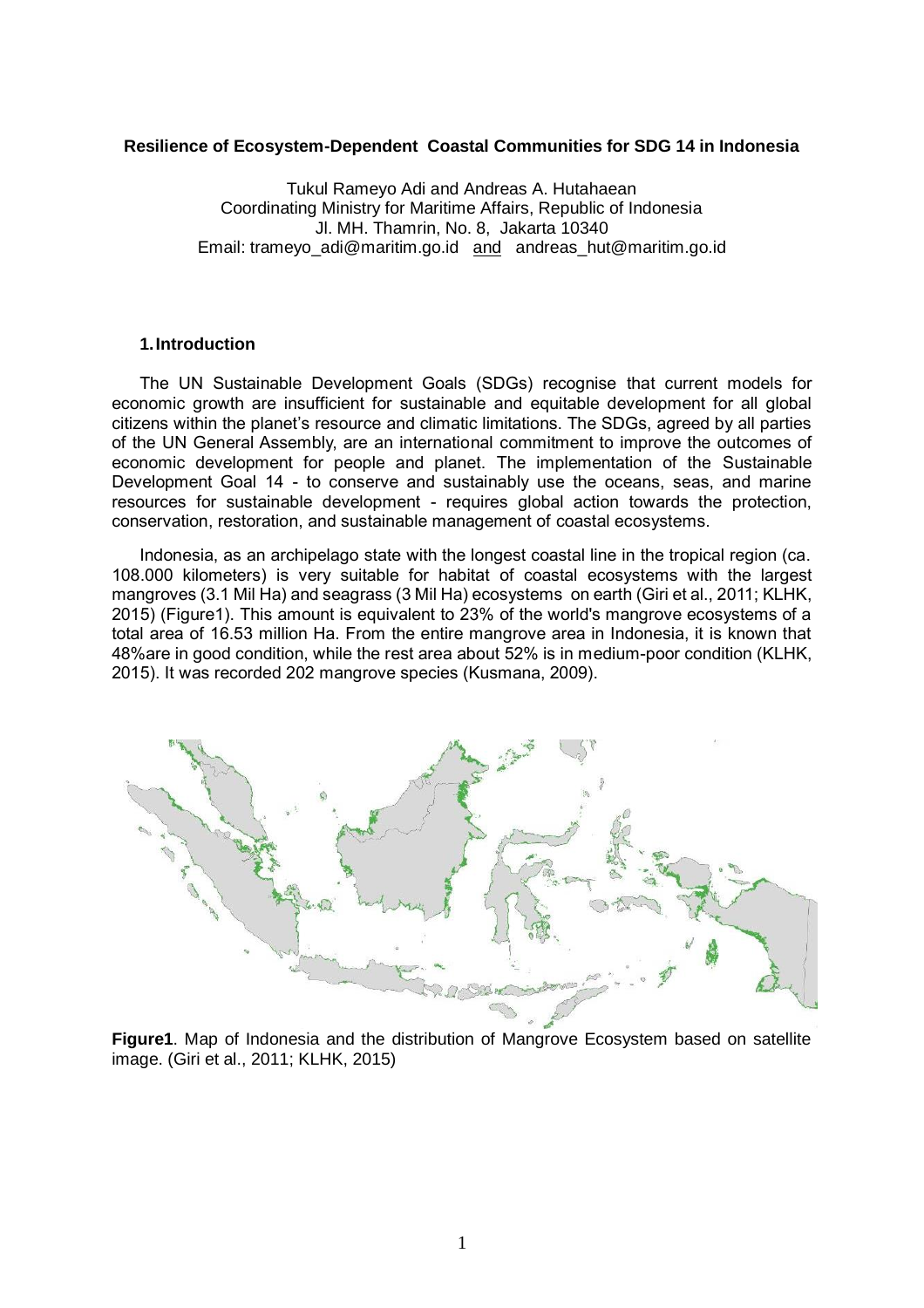#### **2.The importance of a healthy mangrove ecosystem in Indonesia**

Mangrove is one of the most productive and biologically diverse coastal ecosystems on the planet. They deliver incredible ecosystem services that play a critical role in supporting human well-being through climate regulation, disaster risk reduction, food security, and poverty reduction. Costanza et al., (2014) once calculated the economic valuation of a mangrove ecosystem, be it by bringing value in the production of goods or services and estimated that a mangrove's value could be up to US\$ 193.843 per hectare/year. With good mangrove ecosystem conditions, this vegetation is able to contribute at least USD 1.5 billion annually only from fishery to the national economy (MMAF, 2015). Local communities harvest shrimp, eel, clam, crab, sea snail and a variety of fish species from mangrove ecosystem, providing both income and food for families. Mangrove wood is sold for the paper pulp business, as well as for charcoal production, wood chips and firewood. These products are harvested at both small and large scales, contributing to local livelihoods and national exports. Furthermore, Intangible benefits of mangrove ecosystems include social and cultural functions. Mangrove ecosystem support religious and spiritual values, as well as recreational and aesthetic values for ecotourism (FAO, 1994) and (UNEP, 2014).

However, the importance of mangrove ecosystem for mitigation and adaptation global climate change is remaining neglected in International dialogue such us in UNFCCC, mostly due to the lack of available scientific data and less attentions in comparison with another sectors such us forestry and agriculture (Hutahaean, 2012). Although its role in national and global climate change mitigation strategies, mangrove ecosystem contains more than 5 times as much mean carbon per hectare (3.14 billion metric tons of carbon - PgC) as land based tropical forests (Alongi et al., 2016). By preventing mangrove deforestation, Indonesia can meet a quarter of the 26% emission reduction target by 2020 (Murdiyarso et al., 2015). In addition, several studies revealed that mangroves with a minimum thickness of 100 meters inland can reduce high waves between 13% and 66%. This condition can reduce the risk of erosion and disasters caused by ocean waves or tsunamis.

Unfortunately, current conditions show that mangrove is facing a major challenge of land conversion, tourist industry and coastal pollution. Indonesia has one of the fastest rate of mangrove destruction in the world with a rate of 0,3 % or about 9330 Ha annually (Giri et al., 2011). This equates to 0.05 million hectares (Mha) out of the total 0.84 Mha annual deforestation in Indonesia (Margono et al., 2014; KLHK 2015), due to land conversion for various interests such as aquaculture ponds, settlements, plantations, industry and coastal/port infrastructure. In addition, another general problem related to the community's low understanding of the mangrove and overlapping policies at the national to regional levels. At the regional level, deforestation remains substantial across Southeast Asia, with more than 100,000 ha of mangrove ecosystem lost between 2000 and 2012 (Figure 2). Approximately 2% of the mangroves present in Southeast Asia in 2000 were lost during the period, at an average rate of 0.18% per year (Richards and Friess, 2016)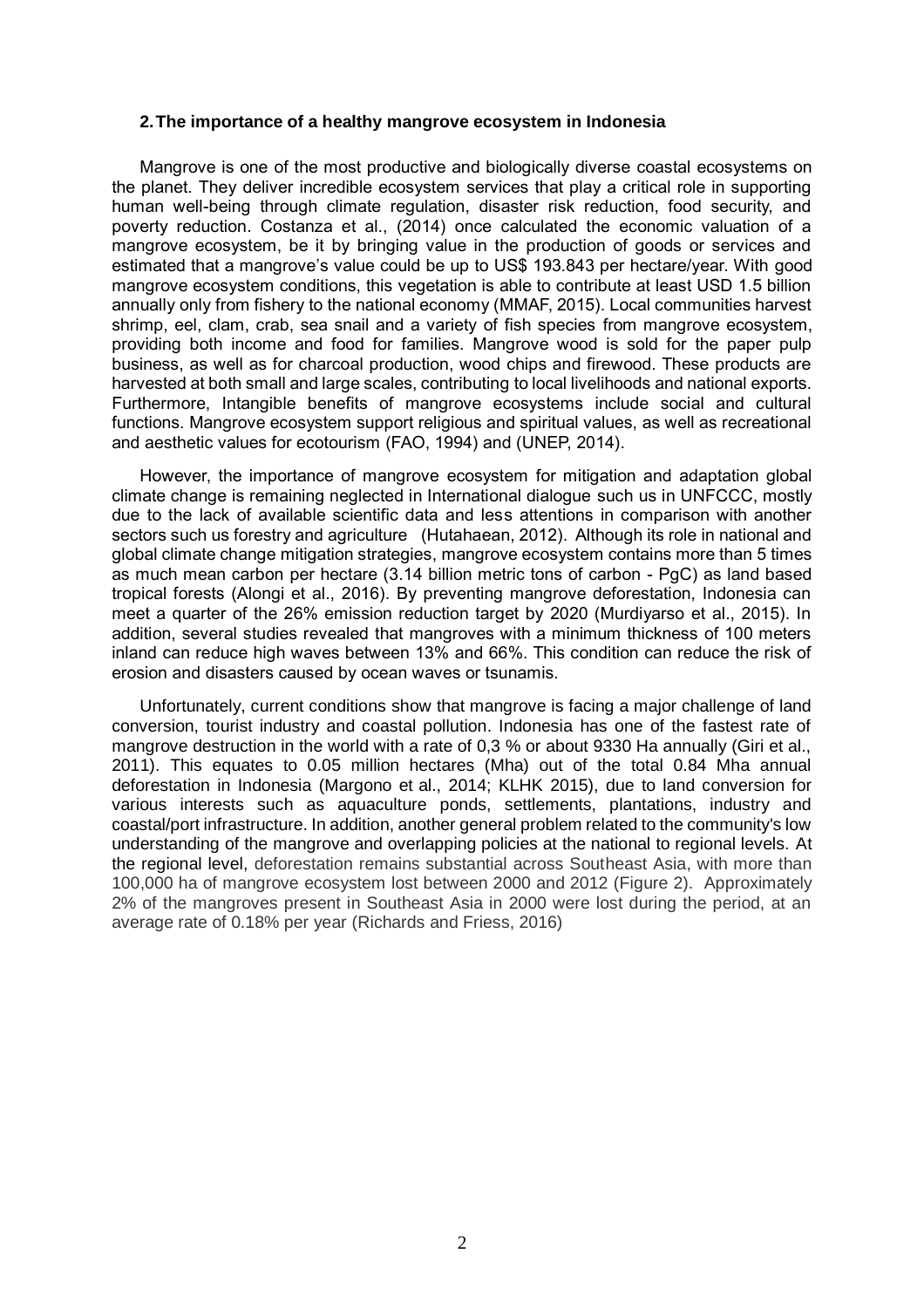

**Figure 2**. Image of mangrove deforestation in South East Asia 2000-20012. There is considerable spatial variation in the degree of deforestation, with hotspots in Myanmar, Indonesian and Malaysia (Richards and Friess, 2016).

# **3.The Carbon Stock in Mangrove Ecosystems**

Although the mangrove ecosystem may seem to account for a small percentage of the overall global beach and reef areas, it is a highly productive ecosystem, even when compared to other ocean ecosystems. On average, the primary productivity level of a mangrove ecosystem (NPP) is on par with tropical rainforests (Alongi, 2009), and could absorb the most  $CO<sub>2</sub>$  emissions out of any other ecosystems (Mcleod, 2011). Twilley et la's study in 1992 calculated the global mangrove ecosystem's primary productivity level to be at 280 TgC/year based on rate of fallen leaves and wood/timber production.

Many other studies have continued to show the mangrove ecosystem's capability in absorbing and storing large amounts of organic carbon in sediments, whilst maintaining a high level of primary productivity rate and trapping particles through its complex system of roots (Alongi, 2012). On average, the accumulation of organic carbon in the mangrove ecosystem's sediment reaches 24 Tg C/year (Twilley *et al.,* 1992; Jennerjahn & Ittekot, 2002; Duarte *et al.,*  2005).

Yet, almost half of the mangrove ecosystem's NPP is exported to the greater beach region to support the natural food chain in these areas. In Alongi's 2014 research NPP reached around 46 Tg C/year, or the rough equivalent of 11% of the total terrestrial carbon input for the seas. The remaining carbon that is not exported is consumed by benthic zone animals and experiences decomposition by microorganisms and becomes sediment later on (Duarte and Cebrian, 1996).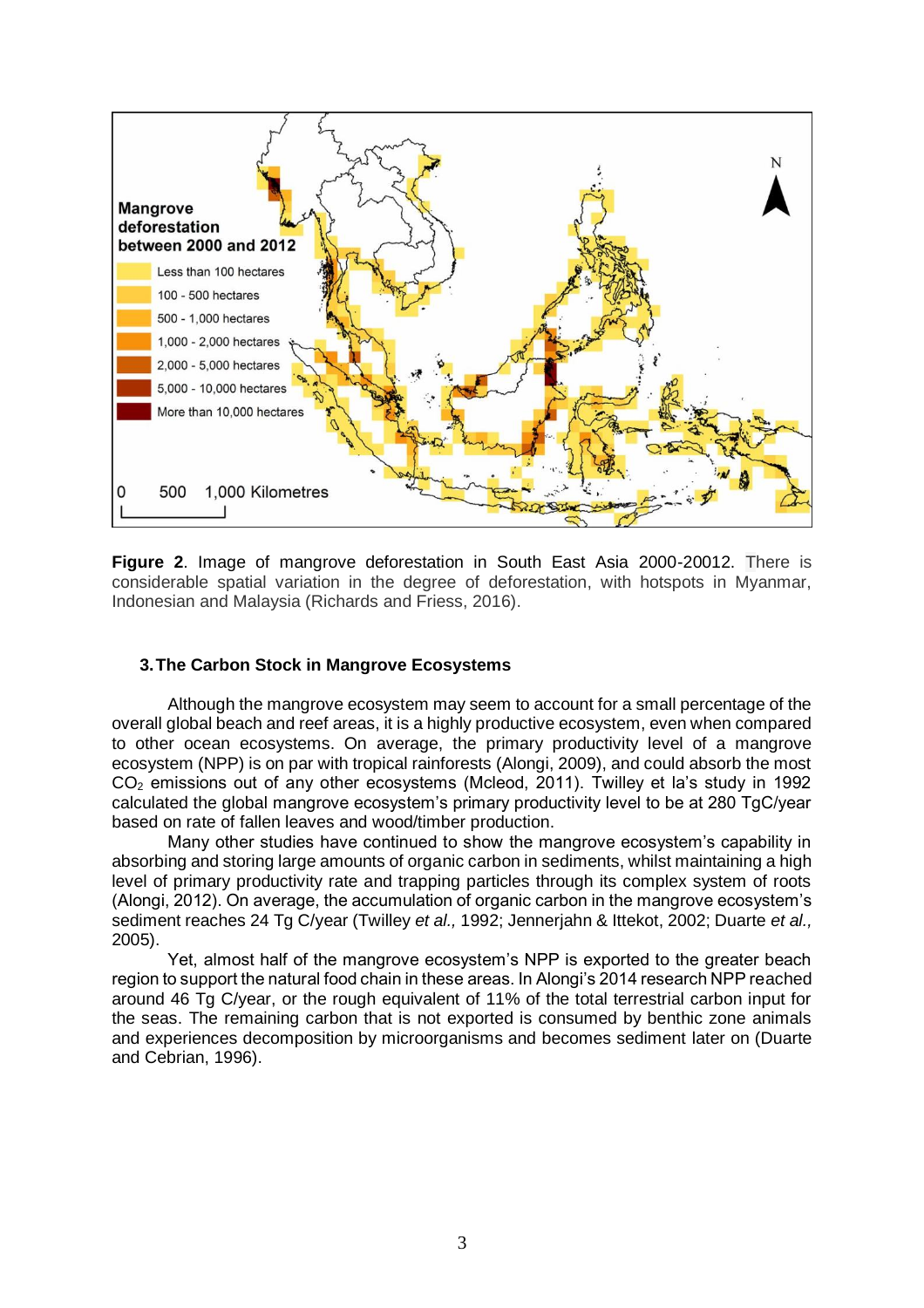

**Figure 3:** Annual mean carbon sequestration rates for blue carbon ecosystems per unit area compared to terrestrial forests (error bars indicate standard error). The annual sequestration rate for a given ecosystem is the quantity of CO2 removed from the atmosphere and/or ocean and trapped in natural (McLeod et al. 2011)

Although mangroves are so beneficial to the environment and the surrounding population, even from a socioeconomic perspective, the mangrove ecosystem keeps degrading throughout the country. Indonesia experiences around 9,388 hectares of mangrove forest destruction every year, or 0.3% of its total mangrove ecosystem.

In 2011, McLeod et al. published research that shows beach vegetation could absorb much higher levels of atmospheric CO<sub>2</sub> than land vegetation (*Fig. 3*). Out of all the various beach plants, the mangrove ecosystem has the capability to absorb the highest levels of  $CO<sub>2</sub>$ in comparison to tropical rain forests, salt marshes and sea grass meadows.

Further than that, mangrove forests absorb  $CO<sub>2</sub>$  and stores it as organic carbon in biomass and sediments. Total amount of carbon that is above ground per unit area is equal to the forest ecosystem on land (Donato *et al.,* 2011, *Fig. 4*). Yet organic carbon that is below ground has a higher composition than those that is above ground, wherein the ratio of carbon that is below ground and above ground is much higher when compared to the same ratio in a tropical forest ecosystem (Donato *et al.,* 2011; Alongi, 2014). In several local mangrove regions in preservation areas, the amount of carbon that is stored in the sediment is very high, reaching up to several meters under ground. Globally, the mangrove ecosystem has a carbon stock of 1083 MgC per hectare, which is higher than tropical forests (241 MgC/ha), seagrass meadows (408 MgC/ha), brackish marsh (593 MgC/ha) and sea grass fields (142 MgC/ha) (Alongi, 2014).

The total organic carbon that is stored within a mangrove ecosystem can vary depending on the geography of the area and the unique species composition of the mangrove vegetation itself. IUCN (1993) showed that species composition and the mangrove ecosystem's characteristics depend on multiple factors, including weather, the shape of the beach or reef areas, the distance between the tidal waves and the availability of fresh water. Hence, a mangrove ecosystem's distribution pattern and accumulation can be complex and affect all biochemical processes within that ecosystem. (Jennerjahn & Ittekkot, 2002). Other supporting factors, such as a strong ecosystem structure, forest density and mangrove species composition, salinity and nutrition levels, benthic activities and microbiology and changes in usage are important things to consider in controlling the carbon dynamics within a mangrove ecosystem.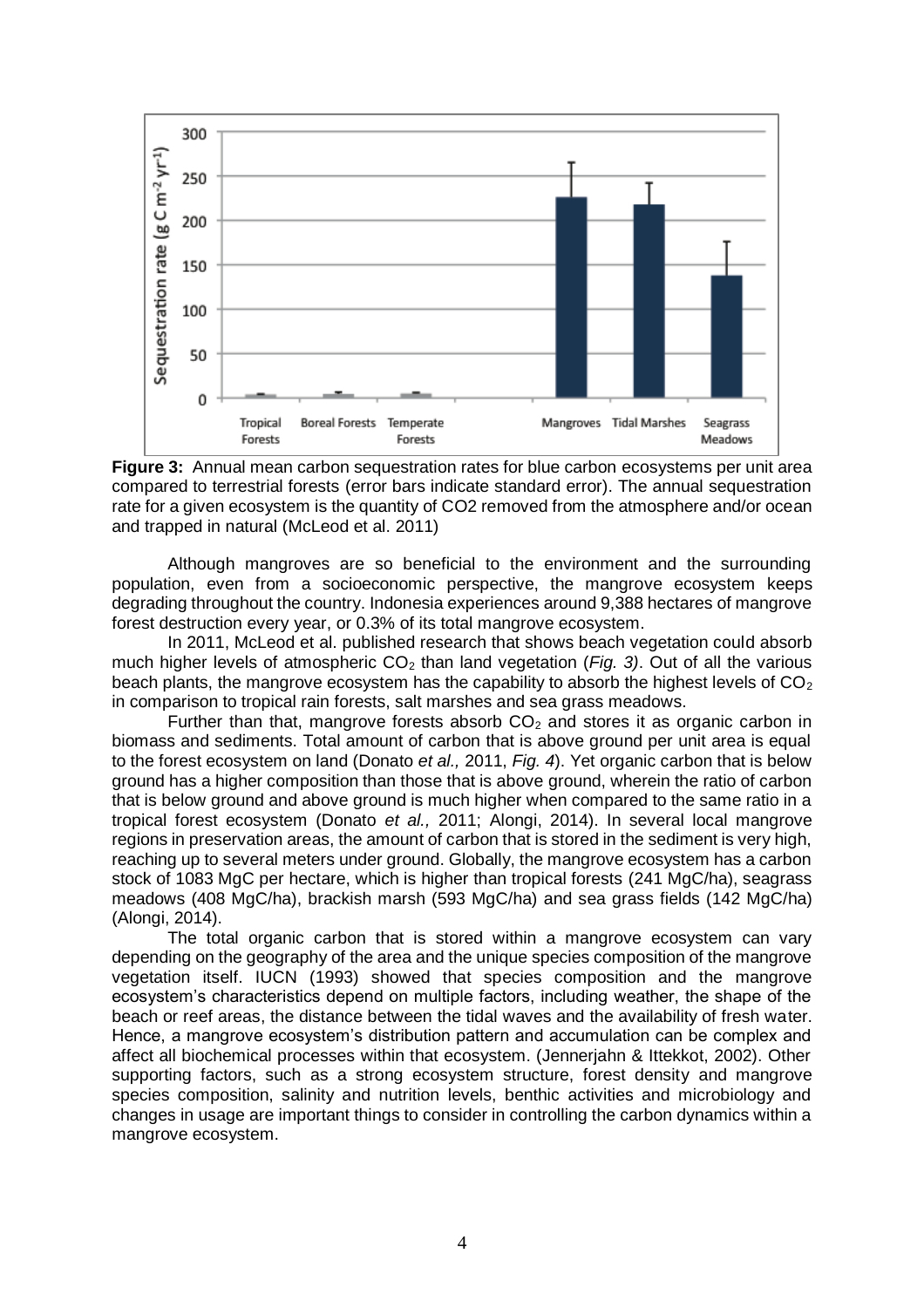

**Figure 4:** Above and below ground Carbon in Indo-Pacific mangroves ecosystem, assessed by distance from the seaward edge. a, Estuarine mangroves situated on large alluvial deltas. b, Oceanic mangroves situated in marine edge environments. Donato et al., 2011

## **4.The socioeconomic importance of mangrove ecosystem**

To determine the value of a mangrove ecosystem, we could evaluate the ecological and socioeconomic benefits of each biotic and abiotic component within that ecosystem. Many researchers, including Suzana dkk (2011), Saprudin & Halidah (2012) and Nahib (2011) have evaluated the economic value of a mangrove ecosystem through observing the direct and indirect benefits that a mangrove forest brings to the local population. The direct benefits could include the sales value of wood as building material and firewood, the mangrove's economic contribution in the fishing industry (as a place to cultivate fish, shrimp and crab farms) and the value of its leaf and fruits. Indirect benefits may include the mangrove's function in protecting beaches, which is calculated based on replacement costs of creating a breakwater structure, and the biodiversity within that ecosystem (*Fig 5*).



**Figure 5.** The benefit of mangrove ecosystem in several regions. As for Fisheries, firewood and coastal protection are the main benefit of mangrove ecosystem in all regions (Costanza et al., 2014).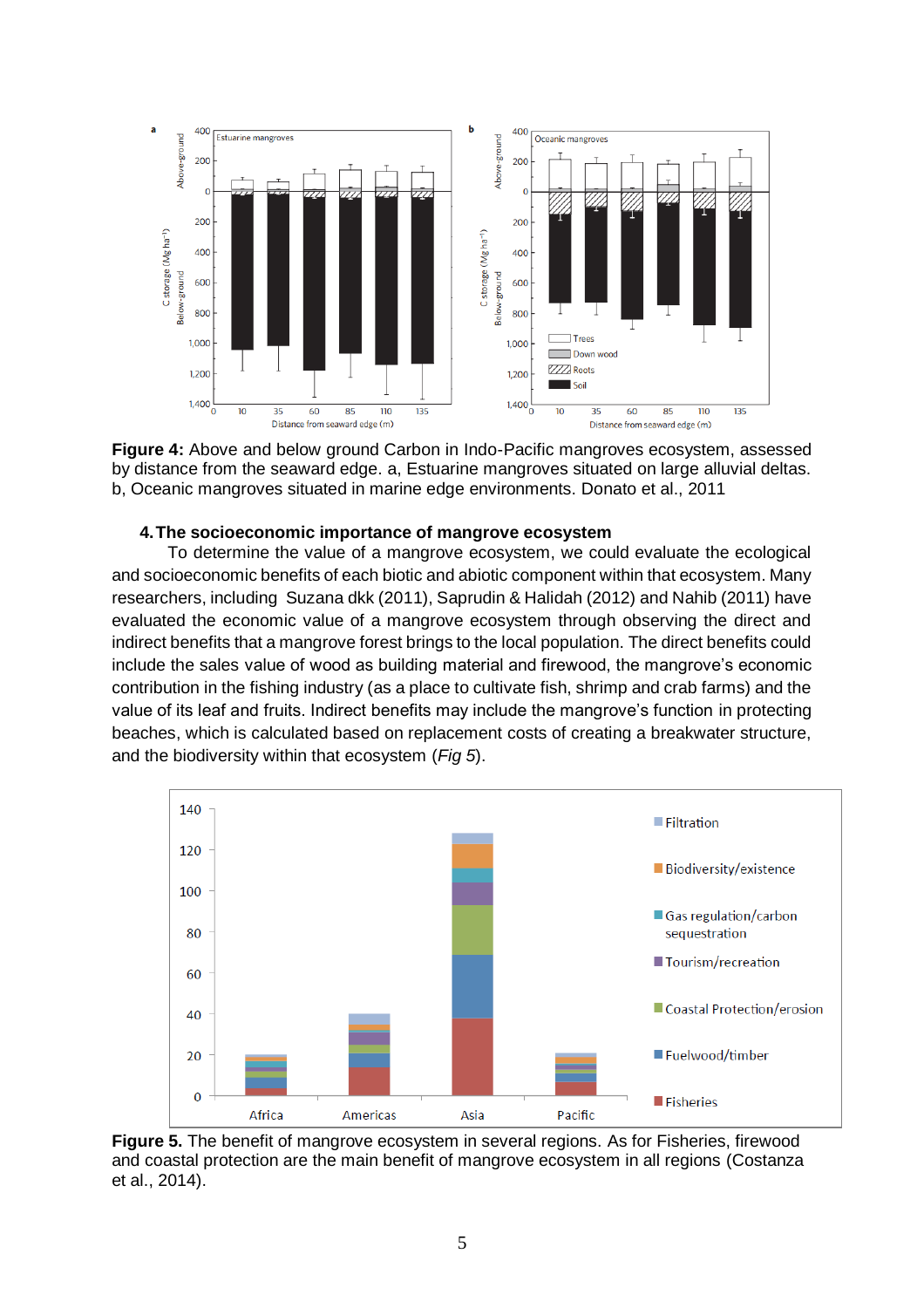Costanza et al., (2014) once calculated the economic valuation of a mangrove ecosystem, be it by bringing value in the production of goods or services, and estimated that a mangrove's value could be up to US\$ 193.843 per hectare/year. If one uses this latter estimation, the potential economic value of Indonesia's mangrove ecosystem could then reach US\$ 602.852 million/year. Especially in Asia, the main benefits of a healthy mangrove ecosystem are in the fishing industry, timber and wood and as a natural protectant to beach areas.

In early 2010, the mangrove ecosystems ability to absorb and store carbon in biomass and sediments were considered as part of a Payment for Ecosystem Services (PES) scheme as carbon credit (Pendleton et al, 2012; Siikamäki et al, 2012). Its value as a carbon credit continued to grow in accordance with the decline of its contribution to the fishing industry (Fig. 6) (Vegh et al., 2014).



**Figure 6.** Number of Mangrove Ecosystem Services Values by Year. Mangrove ecosystem service valuation increased around the turn of the 21<sup>st</sup> century, but with one notable exception, it has decreased since 2000. Although the number of valuations has generally increased the proportion on fisheries and fuel wood have decreased (Vegh et al., 2014).

Hence, economic valuation could be an effective argument to help maintain this ecosystem (Ullman et al, 2012). Jerath et al (2016) calculated the value of stored carbon per unit area of a mangrove ecosystem in Everglades, Florida, U.S.A., and that amounted to US\$ 13.859 – 23.728/hectare. But such calculations on the economic value of stored carbon within Indonesia's mangrove ecosystems are still very limited. So, if we utilized the same calculation method and estimations, then we could estimate that the economic value of stored carbon in Indonesia's mangrove ecosystem could be in the range of US\$ 43.102-73.794 million.

The overwhelming benefits that mangrove ecosystems could bring to Indonesia have encouraged federal and local governments to pursue sustainability projects in partnership with private institutions, businesses and citizens at large. This widespread movement started gaining traction especially after the Earth Charter Declaration in 1982. Some of these projects is in East Sumatra, Kaimana, and North coast of Java and are considered to be the largest mangrove conservation projects to this day. The conservation project involves the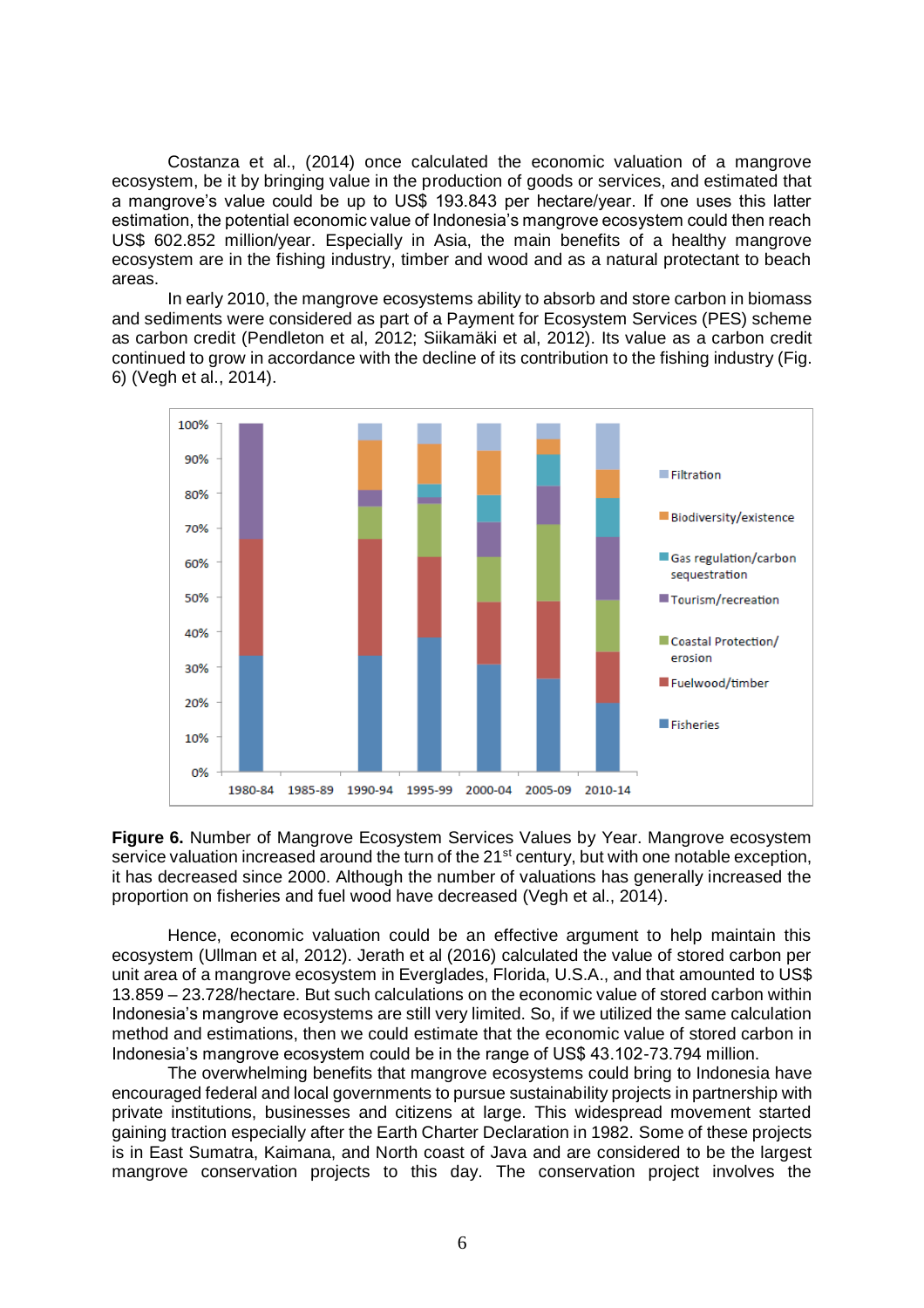development of shrimp farming whilst utilizing mangrove forests to become the key to maintaining the sustainability of the local shrimp industry. Hence, the project marries the concept of conservation with economic growth, making this particular effort compelling to all parties involved. Creating such initiatives that show the clear relationship between ecosystem conservation and economic development is still a challenging task, especially for many developing countries. As the world moves forward with the 2015 Paris Agreements, which outlines a clear goal to reduce global warming by 1.5 – 2 degrees Celsius above pre-industrial levels by 2020, developing countries must now create more financially compelling sustainability projects to help reach this goal and curb global warming. But we are confident that we can continue to develop such projects, as Indonesia has moved forward with these efforts, both in larger and smaller scale conservation projects, before many developed countries even adopted the concept of the importance of sustainability through the 2015 Paris Agreement.

Another example of Indonesia's early conservation efforts include rehabilitating a beach area through a reclamation and rejuvenation of the local mangrove forests by creating an ecotourism project that is focused on showcasing the mangrove ecosystem. Unfortunately many of these projects have faced technical and political hurdles, hence they have not produced the most optimal results. Yet, the fact that Indonesia has initiated such ecotourism projects since 2010 is quite a significant effort itself. Further, government regulations and participation towards conserving mangrove ecosystems have positively impacted the local community's preservation efforts, too. For example, through effective public and private partnerships they have rehabilitated two to four million mangroves in North Java, West Sumatra and South Sulawesi. These partnerships have also attempted to introduce other benefits to creating a sustainable mangrove ecosystem by developing the honeybee industry in mangrove forests, creating food products from mangroves and ecotourism (*Fig.7*).



**Figure 7**. The benefit of mangrove as food products, rich of biodiversity and ecotourism (CI-Indonesia courtesy).

These initiatives help support the local economy, hence the government must also create legislations that will further the development of such projects, especially since Indonesia is one of the countries participating in the 2015 Paris Agreements to help curb global warming.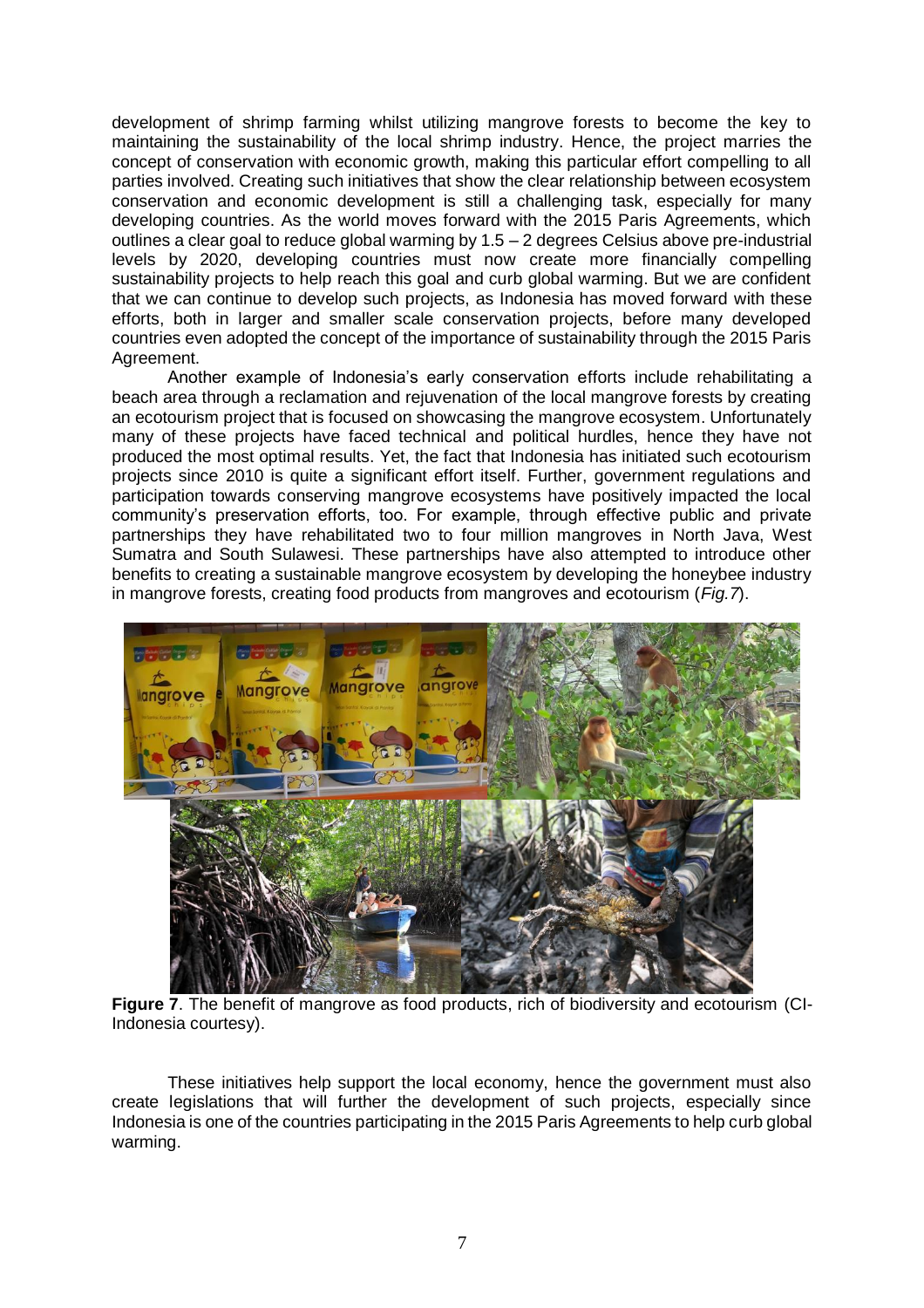### 5. **Related Policies on Coastal Resilience in Indonesia.**

The government plays an important role in mainstreaming coastal resilience in Indonesia particularly related to climate change, considering that it involves different government institutions and various stakeholders. Integrated policies and coordinated institutional arrangements will create coastal resilience governance that benefits the people and contributes positively to the environment.

In global context, Indonesia supports the UNFCCC (United Nations Framework Convention on Climate Change), not only as part of its global responsibility, but also because of a realization that as an archipelagic state, Indonesia is particularly vulnerable to impacts of climate change. Furthermore, Indonesia is also one of the top contributors to carbon emissions from forest land use change, forest fire, industry, transportation, etc. The government's formal support for the global treaty takes for as Law No. 6 of 1994 on the Ratification of the United Nations Framework Convention on Climate Change. This law confirms Indonesia's active participation alongside other members of international community in preventing rising atmospheric concentrations of greenhouse gases.

The signatories to the UNFCCC meet in regular meetings known as Conferences of the Parties (COP) to discuss issues related to a global effort to address climate change. The third session of the COP3 in 1997 in Kyoto, Japan adopted the Kyoto Protocol, to which the parties agree to lower their greenhouse gas emissions to 5% below the 1990 level in the period of 2008-2012. However, compared to the emission levels that would be expected by 2010 without the Kyoto Protocol, this limitation represents a 29% cut.

At COP13 in Bali, which adopted the Bali Action Plan, and the COP16 in Cancun, Mexico, the Government of Indonesia has pledged to reduce greenhouse gas emissions by 26% on its own efforts and 41% with international support against the business as usual (BAU) scenario by 2020. The target is included in the Presidential Regulation No. 61 of 2011 (Presidential Regulation 61/2011) on the Action Plan for Greenhouse Gas Emission reduction (*Rencana Aksi Nasional Penurunan Emisi Gas Rumah Kaca*/RAN GRK).

As the Kyoto Protocol soon expires, a new agreement on the target of emission reduction called the Paris Agreement was adopted in the COP21 in Paris, France in 2015. It aims to keep a global average temperature rise well below 2°C above pre-industrial levels and to pursue efforts to limit the temperature increase even further to 1.5°C above pre-industrial levels.

In contrast to the Kyoto Protocol, which obligates no developing country to lower its greenhouse gas emissions, the Paris Agreement mandates all countries to make Nationally Determined Contributions (NDC). Each reduction target should go beyond previously set target for each period, and developing countries need international support to increase such ambition. Indonesia ratified the Paris Agreement under Law No. 16 of 2016 on the Ratification of the Paris Agreement to the United Nations Framework Convention on Climate Change. With this law, Indonesia is recorded as the 89th country to have ratified the Paris Agreement. In addition, Indonesia is one of the 95 countries that have submitted their NDC to the UNFCCC Secretariat.

The NDC document states that post-2020, Indonesia envisions a progression beyond its existing commitment (26% on its own efforts and 41% with international support). In the first period (first NDC), Indonesia's NDC target is to reduce emissions by 29% on its own efforts (unconditional) and 41% with international support (conditional) against the business as usual (BAU) scenario by 2030. The BAU scenario is projected to be 2,869 GtCO2e in 2030. Indonesia's NDC commitment for subsequent periods will be determined based on performance assessment and should reflect improvement over the next periods.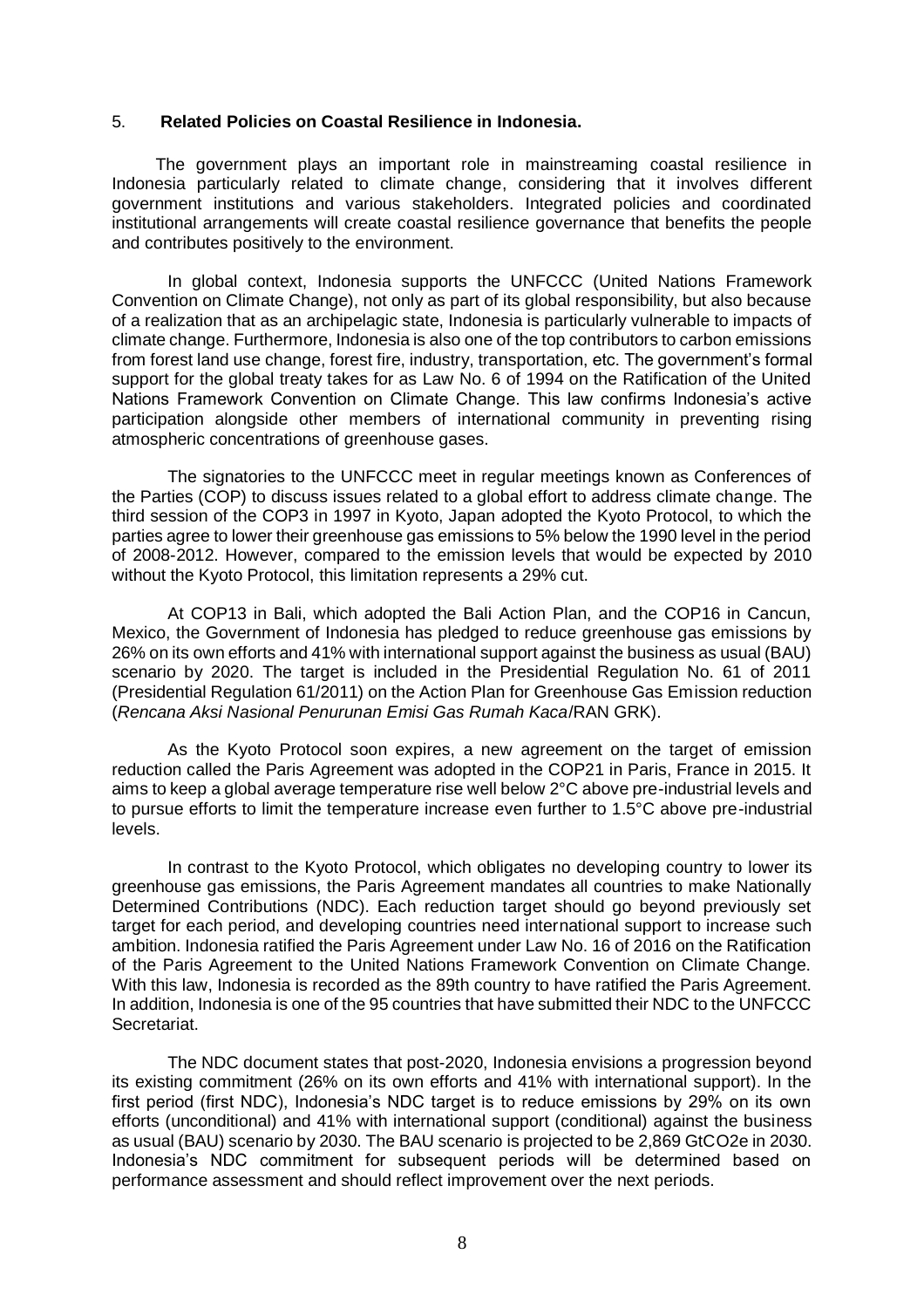Regulation of the Minister of Environment and Forestry No. P.33/2016 on the Guidelines for the Development of National Action Plan for Climate Change Adaptation (*Rencana Aksi Nasional Adaptasi Perubahan Iklim*/RAN- API), which allows local governments to formulate their own sub-national adaptation action plan. While related to environment and Socio-economic area: (1) Law No. 37/2014 on Soil and Water Conservation, which leads to sustainable agriculture and land use. The law guides stakeholders in conserving lands and increasing productivity towards conservation agricultural approach. (2) Governmental Regulation No. 37/2012 on Watershed Management, which leads to enhanced watershed carrying capacity. The regulation provides guideline to identify watersheds that need to be protected, restored, and rehabilitated.

## 6. **Mangrove Ecosystem Management in Indonesia.**

There are two legal bases for mangrove management, i.e. Law No. 41 of 1999 (Law 41/1999) on Forestry and Law No. 27 of 2007 in conjunction with Law No. 1 of 2014 (Law 27/2007 jo. Law 1/2014) on the Management of Coastal Areas and Small Islands. In law 41/1999 states that forest is an integral unit of ecosystem in the form of lands containing biological resources, dominated by trees in their natural environment (Article 1 paragraph 2). By this definition, a mangrove ecosystem is classified as a forest. Meanwhile, Law 27/2007 jo. Law 1/2014 state that coastal area is the transitional area between land and sea ecosystem influenced by a change in the land and sea. By this definition, a mangrove ecosystem is also classified as a coastal area. Therefore, mangrove ecosystems are natural resources subjected to two Laws, i.e. Law 41/1999 and Law 27/2007 jo. Law 1/2014.

For implementation, two ministries are responsible for mangrove management based on both laws, i.e. Ministry of Environment and Forestry (MoEF), under Law 41/1999 and Ministry of Marine Affairs and Fisheries (MMAF), under Law 27/2007 jo. Law 1/2014. This overlapping authority is the source of a potential management problem. Both can deny responsibility or fight over responsibility. Some argue that management by more than one entity equals to no management, which is similar to the 'common property' concept that often interprets as 'nobody's property'.

Finally, MoEF and the MMAF's agreeing to divide authority according to the status of forest area. The MoEF now is responsible for managing any mangrove ecosystems which are part of a forest area, while the MMAF manages any mangroves ecosystems outside a forest area. Law 41/1999 defines forest area as a government designated area that is to be preserved as permanent forest. Currently, both ministries are waiting for the government's decision on which mangroves are classified as forest areas and which ones are not.

To avoid the negative impact of double authority, the government has also issued Presidential Regulation No. 73 of 2012 (Presidential Regulation 73/2012) on the National Strategy for Mangrove Ecosystem Management with two mandates (1.) To formulate policies, strategies, programs, and performance indicators for mangrove management. And (2.) To establish a National Mangrove Working Group. Also there are two major considerations base the issuance of this Presidential Regulation:

1. Mangrove ecosystems are invaluable coastal wetland natural resources and life support system as well as natural wealth. For this reason, they need to be protected, conserved, and used sustainably for promoting public welfare;

2. Coordination, integration, synchronization, and synergy across sectors, agencies, and institutions are necessary to sustainably manage mangrove ecosystems as an integral part of integrated coastal and watershed management.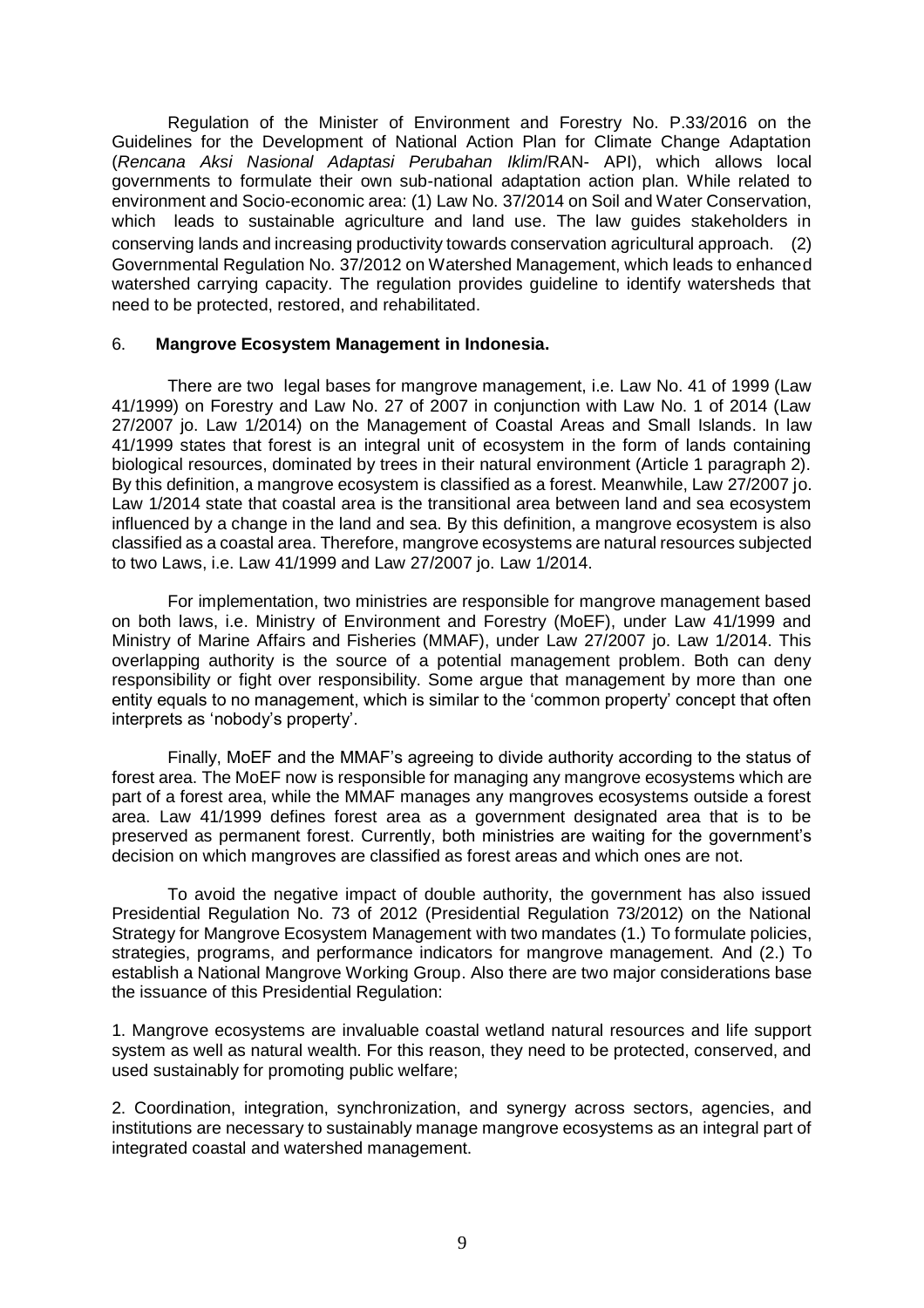The first task was accomplished in 2017 through Regulation of the Coordinating Minister for Economic Affairs No. 4 of 2017 (Coordinating Minister for Economic Affairs Regulation 2/2017) on Policies, Strategies, Programs, and Performance Indicators for Mangrove Management. As stated in Presidential Regulation 73/2012 and Regulation of the Coordinating Minister for Economic Affairs 4/2017, the National Strategy for Mangrove Ecosystem Management (*Strategi Nasional Pengelolaan Ekosistem Mangrove*/ SNPEM) aims to synergize policies and programs for mangrove ecosystem management that deal with ecology, social and economy, institutional capacity, and laws and regulations to ensure functions and benefits of sustainable mangrove ecosystems for public welfare.

## **7. Acknowledgements**

The authors would like to thanks the Government Republic of Indonesia in particular to The Coordinating Ministry for Maritime Affairs, National Development Planning Agency (BAPPENAS) and Presidential Special Envoy for Climate Change. The Assistances from CI Indonesia and Blue Carbon Indonesia are gratefully acknowledged.

# **REFERENCES**

- Aksornkoae, S. (*1993)*. Ecology and management of *mangroves*. Gland, Switzerland, *IUCN*, Wetlands and Water Resources Programme.
- Alongi DM (2002) Present state and future of the world's mangrove forests. Environmental Conservation 29: 331–49.
- Alongi, D. M. (2009). Mangrove forests: Resilience, protection from tsunamis, and responses to global climate change. *Estuar. Coast Shelf Sci.* **76**, 1–13 .
- Alongi, D. M. (2012). Carbon sequestration in mangrove forests. *Carbon Management*, *3*(3), 313–322.
- Alongi, D. M. (2014). Carbon Cycling and Storage in Mangrove Forests. *Annual Review of Marine Science*, *6*(1), 195–219.
- Baran, E., & Hambrey, J. (1999). Mangrove conservation and coastal management in Southeast Asia: What impact on fishery resources? *Marine Pollution Bulletin*, *37*(8–12), 431–440.
- Costanza, R., R Groot, P. Sutton. , S. Ploeg., S.J. Anderson, Ida Kubiszewski , S Farber, K Turner. ( 2014). Changes in the global value of ecosystem services. Global Environmental Change 26. 152–158
- Donato, D. C., Kauffman, J. B., Murdiyarso, D., Kurnianto, S., Stidham, M., &Dittmar, T., N. Hertkorn, G. Kattner, and R. J. Lara (2006), Mangroves, a major source of dissolved organic carbon to the oceans, Global Biogeochem. Cycles, 20, GB1012.
- Duarte, C. M., & Cebrián, J. (1996). The fate of marine autotrophic production. *Limnology and Oceanography*, *41*(8), 1758–1766.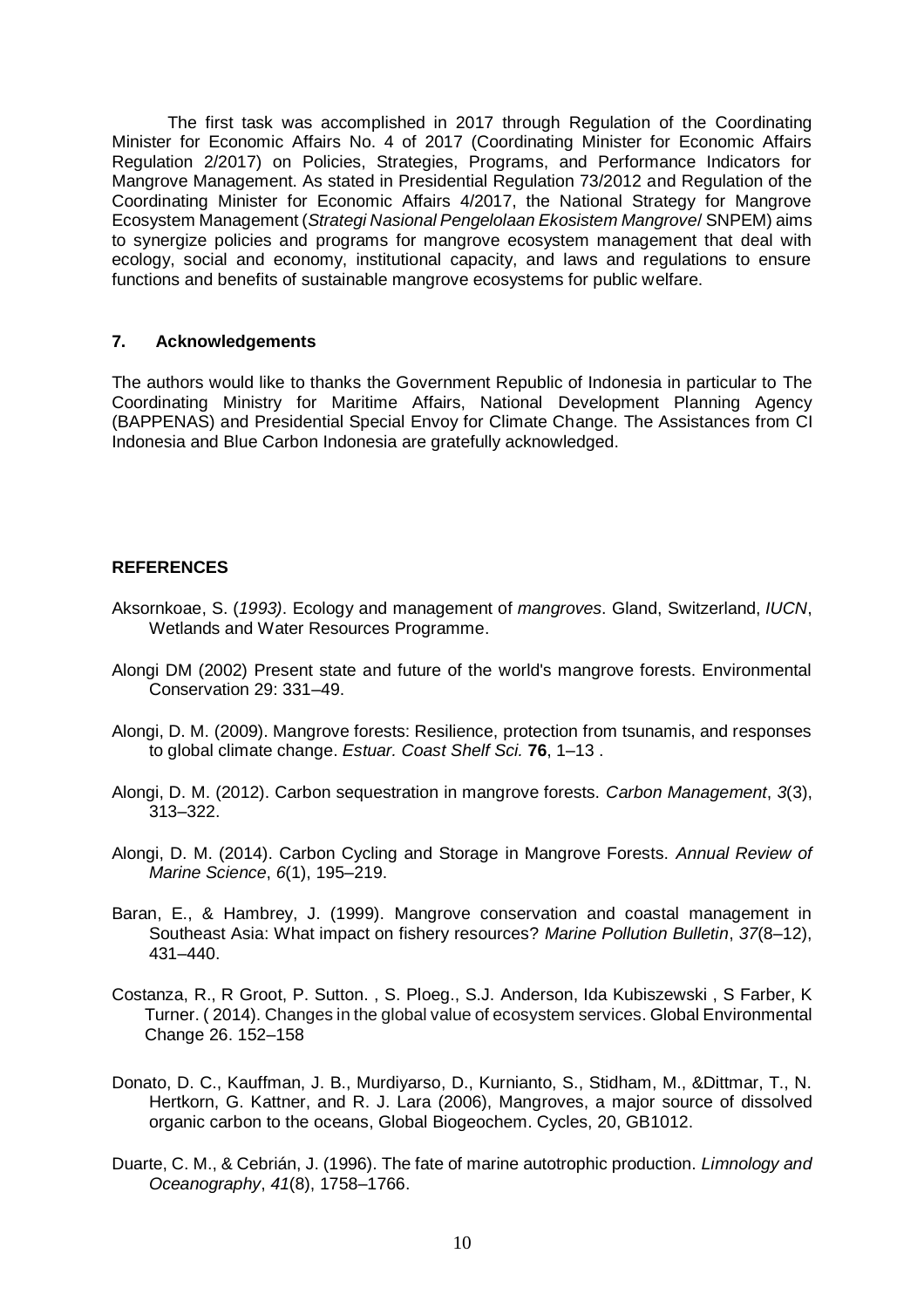- Duarte CM, Middelburg J, Caraco N (2005) Major role of marine vegetation on the oceanic carbon cycle. Biogeosciences 2: 1–8.
- FAO. (1994). "Mangrove Forest Management Guidelines, FAO Forest Paper 117," Food and Agriculture Organization, Rome.
- Giri, C., Ochieng, E., Tieszen, L. L., Zhu, Z., Singh, A., Loveland, T., … Duke, N. (2011). Status and distribution of mangrove forests of the world using earth observation satellite data. *Global Ecology and Biogeography*, *20*(1), 154–159.
- Jennerjahn, T. C., & Ittekkot, V. (2002). Relevance of mangroves for the production and deposition of organic matter along tropical continental margins. *Naturwissenschaften*, *89*(1), 23–30.
- Ministry of Environment and Forestry (KLHK) 2015. National Strategic Planning on Environment and Forestry. 2015-2019. Kementerian Lingkungan Hidup dan Kehutanan.
- Kristensen, E., Bouillon, S., Dittmar, T., & Marchand, C. (2008). Organic carbon dynamics in mangrove ecosystems: A review. *Aquatic Botany*, *89*(2), 201–219.
- McLeod E, Chmura GL, Bouillon S, Salm R, Bjork M, et al. (2011) A blueprint for blue carbon: toward an improved understanding of the role of vegetated coastal habitats in sequestering CO2. Frontiers in Ecology and the Environment 9: 552–560.
- Macnae, W. 1968. A General Account of the Fauna and Flora of Mangrove Swamps and Forests in the Indo-West-Pacific Region. Adv. Mar. Biol. 6: 73-270.
- Nagelkerken, I., Blaber, S. J. M., Bouillon, S., Green, P., Haywood, M., Kirton, L. G., Meynecke, J. O., Pawlik, J., Penrose, H. M., Sasekumar, A., and Somerfield, P. J. (2008). The habitat function of mangroves for terrestrial and marine fauna: A review. *Aquatic Botany*, *89*(2), 155–185.
- Nahib, I, (2011) *Pemetaan neraca dan valuasi ekonomi sumber daya pulau kecil (Mapping the balance and economic valuation of a small island's natural resources – The case of the Dewakang Besar, Indonesia).* Geografia : Malaysian Journal of Society and Space, 7 (1). pp. 87-92. ISSN 2180-2491.
- Pendleton, L., D.C. Donato, B.C. Murray, S. Crooks, W.A. Jenkins, S. Sifleet, C. Craft, J.W. Fourqurean, J.B. Kauffmann, N. Marba, P. Megonigal, E. Pidgeon, D. Herr, D. Gordon, and A. Baldera. 2012. Estimating Global 'Blue carbon' Emissions from Conversion and Degradation of Vegetated Coastal Ecosystems." *PLoS ONE* 7(9): e43542.
- Richards, D. R. and Daniel A. Friess (2016). Rates and drivers of mangrove deforestation in Southeast Asia, 2000–2012. PNAS . 113 (2) 344-349
- Saprudin and A. Halidah. 2008. Potensi dan ragam pemanfaatan mangrove untuk pengelolaannya di Sinjai Timur Sulawesi Utara. Jurnal Penelitian Hasil Hutan dan Konservasi Alam 5(1):67-78. Pusat Penelitian dan Pengembangan Konservasi dan Rehabilitasi Sumberdaya Hutan. Bogor.
- Suzana L. Olfie, J. Timban, Rine. K, dan A. Fandi. 2011. Valuasi Ekonomi Sumberdaya Huta Mangrove Di Desa Palaes Kecamatan Likupang Barat Kabupaten Minahasa Utara. Jurnal ASE. 7 (2): 29